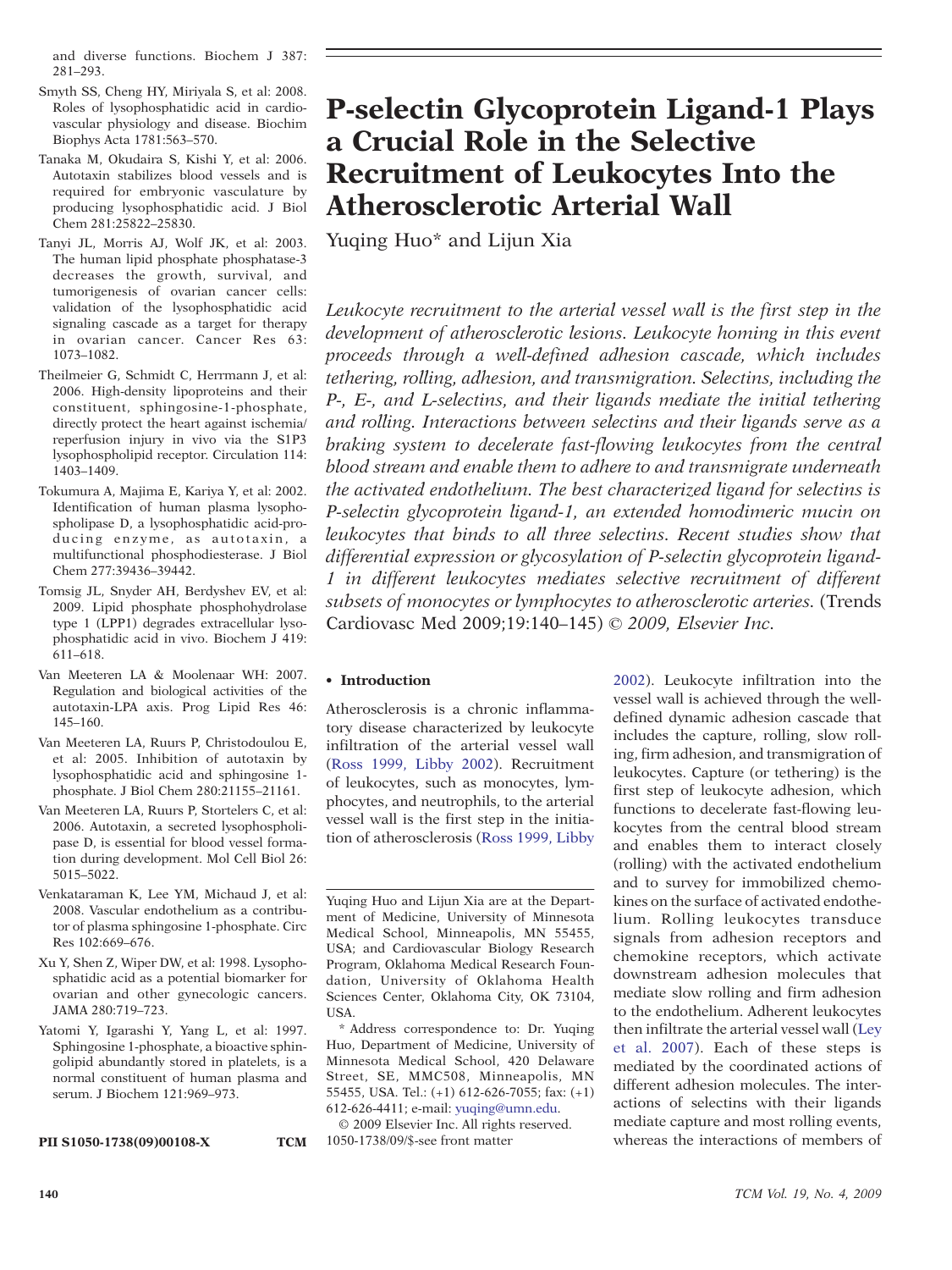the immunoglobulin family with leukocyte integrins mediate firm adhesion and migration [\(Ley et al. 2007\)](#page-5-0). Chemokines and chemokine receptors are also important in leukocyte adhesion and migration [\(Olson and Ley 2002, Zernecke et al.](#page-5-0) [2008a, 2008b\)](#page-5-0). In blood flow conditions, especially arterial flow conditions, the initial capture and rolling steps, which are mediated by selectins and their ligands, serve as an anchoring system to capture flowing leukocytes and initiate rolling on the endothelium for subsequent firm adhesion and transmigration. Recently, studies have demonstrated that selectins and their ligands also play a crucial role in the selective recruitment of certain types of leukocytes into atherosclerotic lesions [\(An et al. 2008\).](#page-4-0)

#### Selectin and Their Common Ligands

Selectins are a family of three calciumdependent lectins that consist of P-, E-, and L-selectins. P-selectin and E-selectin are expressed on activated endothelial cells and/or platelets, whereas L-selectin is expressed on leukocytes. Each selectin mediates adhesion in part through interactions of its N-terminal lectin domain with a sialyl Lewis  $x$  (sLe<sup>x</sup>) capping structure (NeuAcα2-3Galβ1-3[Fucα1-3]  $GlcNAc\beta1-R$ ) that is found on selectin ligands. All selectin ligands are cell-surface glycoproteins. Among them, P-selectin glycoprotein ligand-1 (PSGL-1) is the only selectin ligand that has been extensively characterized at the molecular, cellular, and functional levels [\(McEver](#page-5-0) [and Cummings 1997\)](#page-5-0). P-selectin glycoprotein ligand-1 is a transmembrane glycoprotein comprising extracellular, transmembrane, and cytoplasmic domains [\(McEver and Cummings](#page-5-0) [1997\)](#page-5-0). The extracellular polypeptide of PSGL-1 is rich in threonines and serines to which O-linked oligosaccharides (Oglycans) are frequently attached [\(McEver](#page-5-0) [and Cummings 1997\)](#page-5-0). P-selectin glycoprotein ligand-1 interacts with all three selectins (Figure 1A). Its N-terminal region contains tyrosine sulfate residues and a core 2  $O$ -glycan capped with sLe<sup>x</sup> that are essential for binding to selectins [\(Figure 1B](#page-2-0)). The O-linked branching enzyme core 2 β1,6-glucosaminyltransferase-I (C2GlcNAcT-I) and a  $\beta$ 1,4 galactosyltransferase-I ( β1,4GalT-I) are essential for the formation of the branched core 2 O-glycan, whereas two α1,3-fucosyltransferases, FucT-VII and FucT-IV, and at least two sialyltransferases of the ST3Gal family, one of which is ST3Gal-IV, are required to form the sLe<sup>x</sup>. Antibody-blocking studies and genetic deletion of PSGL-1 indicate that PSGL-1 is the only physiologically relevant ligand for P- and L-selectin on leukocytes. Modification by FucT-VII, C2GlcNAcT-I, β1,4GalT-I, and at least one ST3Gal is essential for PSGL1 binding to P- and L-selectins. P-selectin glycoprotein ligand-1 is also able to bind to E-selectin, and this activity of PSGL1 requires modifications by FucT-VII and ST3Gal [\(McEver and Cummings](#page-5-0) [1997, Ley and Kansas 2004\).](#page-5-0)

P-selectin glycoprotein ligand-1 is constitutively expressed on all leukocytes. However, its expression level and degree of glycosylation differ significantly in different subtypes of leukocytes. The differential expression and glycosylation has been found to contribute to selective recruitment of different types of leukocytes to atherosclerotic lesions [\(An](#page-4-0) [et al. 2008, Wang et al. 2009](#page-4-0)).

 P-selectin glycoprotein ligand-1 is Expressed at a High Level on Ly-6Chi Monocytes, an Inflammatory Subset of Monocytes, and Mediates Preferential Homing of  $Ly-6C<sup>hi</sup>$ Monocytes to the Atherosclerotic Vessel Wall

Macrophages are the predominant cellular components in early atherosclerotic lesions [\(Ross 1999, Libby 2002\)](#page-5-0). Lesion macrophages are differentiated from circulating blood monocytes, and macrophages in lesions behave differently. For example, macrophages adjacent to the cholesterol clefts and within the necrotic cores express high levels of tissue factor, whereas macrophages in the shoulders of lesions produce the enzymes myeloperoxidase and neutrophil elastase. In addition, macrophages within the advanced human atheroma appear to express high levels of apolipoprotein E (apoE) [\(Libby](#page-5-0) [et al. 2008\)](#page-5-0). The diverse activities of macrophages in atherosclerotic lesions suggest a lineal difference for macrophages in atherosclerotic lesions, which may result from the heterogeneity of circulating blood monocytes.

([Sunderkotter et al. 2004\)](#page-5-0). Recently, two main subsets of monocytes have been defined. Monocytes that are  $Ly-6C<sup>hi</sup>$  in mice and CD14+ CD16<sup>−</sup> in humans are termed inflammatory monocytes. These cells are short lived and usually home to inflamed tissue, where they release proinflammatory cytokines to initiate inflammation and trigger immune responses. Monocytes that are  $Lv-6C^{lo}$ (in mice) and  $CD14^{\text{hi}}CD16^+$  (in humans) are called resident monocytes. These cells have a longer half-life and home to noninflamed tissues, where they patrol healthy tissues and differentiate into resident macrophages ([Geissmann et al.](#page-4-0) [2003\)](#page-4-0). Heterogeneous monocytes may not be differentiated from different lineages of myeloid precursors. A few studies have shown that  $Ly-6C<sup>hi</sup>$  monocytes are cells that are newly released from bone marrow. These cells mature in circulating blood and are gradually con-verted to Ly-6C<sup>lo</sup> monocytes [\(Tacke et al.](#page-5-0) [2007\).](#page-5-0) In wild-type mice, the numbers of Ly-6 $C^{\text{hi}}$  and Ly-6 $C^{\text{lo}}$  monocytes are well balanced, with a ratio of one to one. Interestingly, inflammatory stimuli, such as hypercholesterolemia, impair the conversion of Ly-6 $C^{\text{hi}}$  to Ly-6 $C^{\text{lo}}$ , thus, increasing the number of circulating Ly-6Chi monocytes in mice ([Tacke et al.](#page-5-0) [2007, Swirski et al. 2007](#page-5-0)).

Blood monocytes are heterogeneous

It appears that there is a distinct difference in the profile of adhesion molecules and chemokine receptors on resident and inflammatory monocytes [\(Table 1](#page-3-0)). For example, mouse Ly-6Chi monocytes are CCR2<sup>+</sup>, CX3CR1<sup>lo</sup>, L-selectin<sup>+</sup>, CD44<sup>+</sup>, LFA1<sup>+</sup>, and VLA4<sup>+</sup>, whereas Ly-6C<sup>lo</sup> cells are CCR2<sup>-</sup>, CX3CR1<sup>hi</sup>, L-selectin<sup>-</sup>, CD44<sup>+</sup>, LFA1<sup>+</sup>, and VLA4<sup>+</sup>. Ly-6C $^{\text{hi}}$  monocytes are preferentially recruited to atherosclerotic plaques and give rise to lipid-laden macrophages in apoE-deficient  $(ApoE^{-/-})$ mice [\(Swirski et al. 2007\)](#page-5-0). Ly-6 $C<sup>hi</sup>$  monocytes are recognized as the key monocyte subset in the development of atherosclerosis, but the mechanism by which these monocytes selectively accumulate in atherosclerotic lesions is largely unknown. CCR2 is differentially expressed on Ly-6Chi cells and is important for monocytes to enter atherosclerotic lesions, but it does not mediate the early adhesion steps, such as tethering and initial rolling, which are the prerequisite for selective homing of leukocytes ([Huo et al. 2001\)](#page-5-0).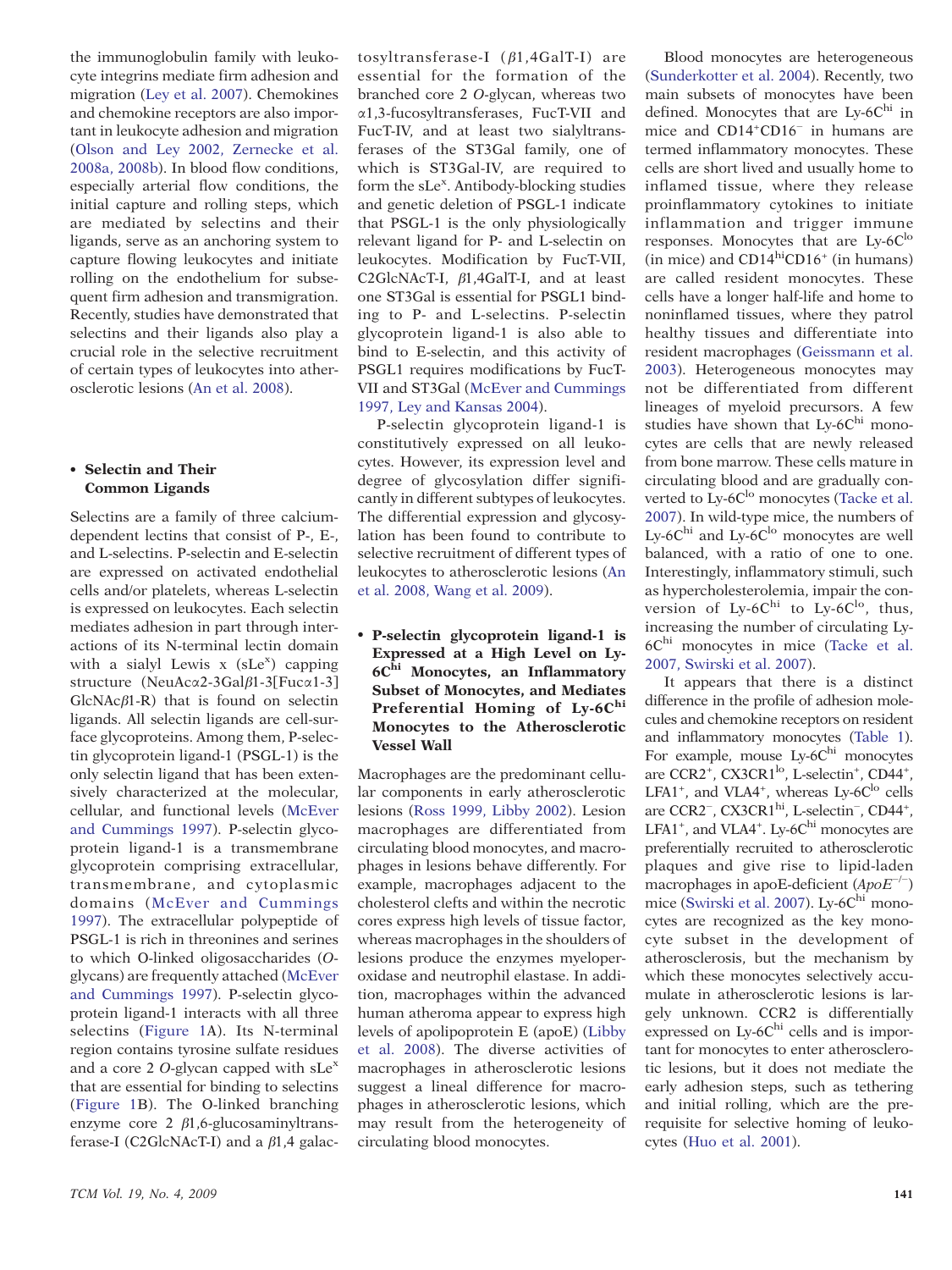<span id="page-2-0"></span>

Secondary capture Neutrophil

> Leukocyte  $\times$  fragment



tive homing of monocytes.  $(A)$  Ly-6C<sup>hi</sup> monocytes that are also PSGL-1<sup>hi</sup> and L-selectin<sup>+</sup> preferentially interact with P- and E-selectin on activated endothelium/adherent platelets (primary tethering) or with L-selectin on a rolling/adherent leukocyte or a leukocyte fragment (a neutrophil in this case, secondary tethering) under flow.  $(B)$  Ly-6C<sup>lo</sup> monocytes that are also PSGL-1<sup>lo</sup> and L-selectin<sup>−</sup> cannot efficiently interact with activated endothelium under flow because of low-level surface expression of PSGL-1 and, possibly, lack of L-selectin.

Figure 1. (A) Scheme of selectins and their common ligand PSGL-1. (B) Schematic illus-



Figure 3. Model of PSGL-1-mediated selective homing of lymphocytes. (A) Activated lymphocytes use mechanisms similar to that of Ly-6Chi monocytes to selectively interact with inflamed vessel wall. (B) Naïve lymphocytes express a similar level yet nonfunctional form of PSGL-1; thus, these do not interact with selectins.

activated endothelium, either independently or in cooperation with other leukocyte E-selectin ligand(s) ([Xia et al. 2002](#page-5-0)). Second, secondary tethering may serve as another important mechanism for selective Ly-6C<sup>hi</sup> monocyte homing (Figure 2A). Secondary tethering occurs when a freely flowing leukocyte transiently interacts with a rolling or adherent leukocyte or adherent leukocyte fragments and subsequently rolls on the endothelium

P-selectin glycoprotein ligand-1 expressed on monocytes is fully modified by glycosyltransferases and able to interact with selectins. However, recently, we have found that  $Ly-6C<sup>hi</sup>$  monocytes express a higher level of PSGL-1 and have enhanced binding to the P-, E-, and L-selectins compared with Ly- $6C^{lo}$  monocytes ([An et al. 2008\)](#page-4-0). We demonstrate that PSGL-1 plays a key role in mediating the selective homing of  $Ly-6C<sup>hi</sup>$  to arterial

walls in atherosclerosis (Figure 2A). First, PSGL-1 mediates Ly-6C<sup>hi</sup> monocyte homing via primary tethering. P-selectin glycoprotein ligand-1 on Ly-6Chi monocytes interact with P-selectin either on activated endothelial cells, on neointimal smooth muscle cells ([Zeiffer et al. 2004\)](#page-5-0), or on activated platelets adhered to the injured arterial wall (Figure 2A). P-selectin glycoprotein ligand-1 may also mediate tethering and rolling on E-selectin on the

Ly-6Clow Monocyte

Endothelial cell Platelets

Primary

capture

**Endothelial cell Platelets**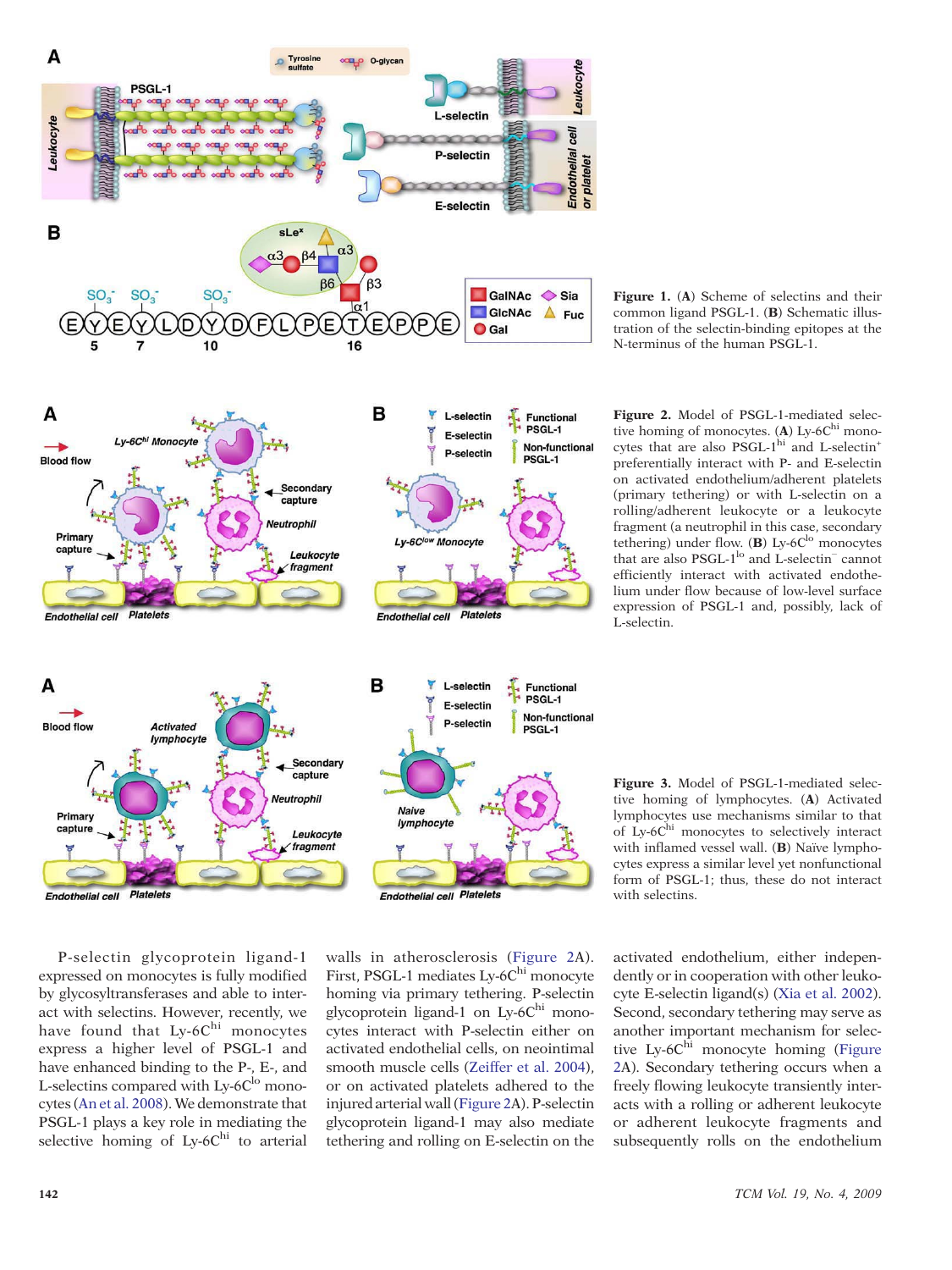<span id="page-3-0"></span>Table 1. Homing molecules expressed on different monocyte subsets

| <b>Adhesion cascade</b> | <b>Monocyte</b><br>subsets | Human<br>monocyte |         | <b>Murine monocyte</b> |                           |
|-------------------------|----------------------------|-------------------|---------|------------------------|---------------------------|
|                         |                            | $CD14+$           | $CD16+$ | $Ly$ -6 $Chi$          | $Ly$ -6 $C$ <sup>to</sup> |
| Tethering/rolling       | PSGL-1                     | $++$              | $^{+}$  | $++$                   | $^{+}$                    |
|                         | L-selectin                 | $^{+}$            |         | $^{+}$                 |                           |
|                         | E-selectin ligand          | $+$               | ?       | $+$                    | ን                         |
| Adhesion                | $Mac-1$                    | $^{+}$            | $^{+}$  | $^{+}$                 | $^{+}$                    |
|                         | LFA1                       | $^{+}$            | $^{+}$  | $^{+}$                 | $^{+}$                    |
|                         | VLA1                       | $+$               | $^{+}$  | $^{+}$                 | $^{+}$                    |
|                         | VLA4                       | $+$               | $^{+}$  | $^{+}$                 | $^{+}$                    |
| Activation/migration    | CCR <sub>1</sub>           | $+$               |         | $^{+}$                 |                           |
|                         | CCR <sub>2</sub>           | $^{+}$            |         | $^{+}$                 |                           |
|                         | CXCR1                      | $^{+}$            |         | $^{+}$                 |                           |
|                         | CXCR <sub>2</sub>          | $^{+}$            |         | $^{+}$                 |                           |
|                         | CXCR4                      |                   | $^{+}$  |                        | $^{+}$                    |
|                         | CCR7                       | $^{+}$            |         | $^{+}$                 |                           |
|                         | CX3CR1                     | $^{+}$            | $++$    | $^{+}$                 | $++$                      |

[\(Ley et al. 2007\)](#page-5-0). L-selectin on Ly-6 $C<sup>hi</sup>$ monocytes interacts with PSGL-1 on another leukocyte to mediate  $Ly-6C<sup>h1</sup>$ monocyte secondary tethering. Neutrophils have a high level of PSGL-1 and are able to interact with atherosclerotic arteries [\(Eriksson et al. 2001\)](#page-4-0). Owing to a much higher number of neutrophils than monocytes in circulation, in vivo, there will be a high frequency of secondary tethering of a flowing Ly- $6C<sup>hi</sup>$  monocyte on neutrophils rolling on or adherent to atherosclerotic arteries. Thus, PSGL-1, through a primary and a possible secondary capturing mechanism, selectively homes  $Ly-6C<sup>hi</sup>$  monocytes to atherosclerotic sites. In contrast,  $Ly-6C<sup>lo</sup>$  monocytes express a low level of PSGL-1 and are impaired in these homing mechanisms [\(Figure 2B](#page-2-0)). In addition to its capturing function, PSGL-1 can induce leukocyte activation, including calcium influx, activation of integrins, and slow rolling [\(Wang](#page-5-0) [et al. 2007, Zarbock et al. 2007\)](#page-5-0). These effects may also contribute to PSGL-1 mediated selective recruitment of inflammatory monocytes to atherosclerotic arterial wall.

Atherosclerotic lesions are prone to develop at bifurcations, branching, and curvatures where the shear stress ranges from 1 to 3 dyn/cm<sup>2</sup> ([Pantos et al. 2007\).](#page-5-0) Neointimal lesions after wire injury develop at locations where shear stress can be much higher because of the angioplasty procedure. Thus, the high level of functional PSGL-1 may give Ly- $6C<sup>hi</sup>$  monocytes a unique homing advantage under arterial flow conditions. Indeed, the lack of PSGL-1 protected  $ApoE^{-/-}$  mice from developing severe wire injuryinduced neointimal and atherosclerotic plaques, which may be attributable to diminished Ly-6C<sup>hi</sup> monocyte recruitment. Significantly, the lack of PSGL-1 provides  $ApoE^{-/-}$  mice more protection from developing neointimas than atherosclerotic plaques, which supports the contention that PSGL-1 plays a more important role in the recruitment of monocytes in acute lesions than in chronic lesions [\(An et al. 2008\)](#page-4-0).

# Regulated Glycosylation of PSGL-1 Plays a Key Role in Mediating Activated Lymphocyte Selective Homing to Atherosclerotic Vessels

In humans, T cells have long been found in atherosclerotic plaques ([Jonasson et](#page-5-0) [al. 1985\)](#page-5-0). In mice lacking apoE or the low-density lipoprotein receptor, T cells, especially CD4 T cells, are the predominant lymphocytes in atherosclerotic lesions [\(Roselaar et al. 1996](#page-5-0)). The presence of T cells in atherosclerotic lesions has a causative role in the formation of atherosclerotic lesions in mice. In lossof-function experiments, mice with a global deficiency of adaptive immunity have decreased atherosclerosis. In contrast, the adoptive transfer of CD4 T cells to those immune-deficient mice accelerates the formation of atherosclerotic lesions ([Zhou et al. 2000, Song et al.](#page-5-0) [2001\),](#page-5-0) demonstrating that CD4 T cells play a pathogenic role in atherosclerosis.

Most T cells found in lesions are effector or memory T cells, and the proportion of the activated T cells increases with the severity of atherosclerosis ([Hansson et al. 1989\)](#page-4-0). Naive T cells are rarely found in atherosclerotic plaques. All T cells express a similar level of PSGL-1; yet, naïve T cells do not interact with P- and E-selectins on activated endothelium because their PSGL-1 is not appropriately glycosylated and is, thus, not functional [\(Ley and Kansas](#page-5-0) [2004\).](#page-5-0) However, naïve T cells can home to regional lymph nodes through PSGL-1-independent mechanism (L-selectin interacting with peripheral node addressins [PNAd] on the high endothelium of lymph nodes). In regional lymph nodes, naïve T cells interact with activated dendritic cells, which emigrated from atherosclerotic lesions ([Robertson and](#page-5-0) [Hansson 2006](#page-5-0)). The interactions of naïve T cells with dendritic cells and local proinflammatory cytokines regulate glycosyltransferases that are related to selectin ligand activity. For example, the expression of FucT-VII is upregulated through the T-cell receptor, possibly through Ras, and by the ligation of interleukin-12 (IL-12R) [\(Barry et al.](#page-4-0) [2003\)](#page-4-0). C2GlcNAcT-I expression is upregulated by IL-12 through a signal transducer and activator of transcription (STAT4) and by IL-2 and IL-4, possibly through STAT5 and STAT6 [\(Lim et al.](#page-5-0) [1999\),](#page-5-0) respectively. Increased levels of FucT-VII and C2GlcNAcT-I transform PSGL1 to its functional form that binds to all three selectins. Therefore, regulated glycosylation of PSGL-1 is essential for PSGL-1 to mediate the selective recruitment of activated T cells to atherosclerotic lesions [\(Figure 3A](#page-2-0)).

Activated CD4 memory T cells of the T helper 1 and 2 ( $T_H1$ ,  $T_H2$ )-cell types are found in atherosclerotic lesions [\(Roselaar](#page-5-0) [et al. 1996\)](#page-5-0). During early lesion formation,  $T_H1$  cells predominate over the  $T_H2$ -cell subset, secrete interferon-γ cytokine, and propagate adaptive immune reactivity through the induction of MHC (major histocompatability complex) class II on antigen-presenting cells and the stimulation of smooth muscle cell proliferation in vivo [\(Robertson and Hansson 2006\).](#page-5-0) Deficiency of T-bet, a T $_H$ 1-cell-associated transcription factor, leads to attenuated atherosclerosis, further demonstrating the proatherogenic effect of  $T_H1$  ([Buono et al.](#page-4-0) [2005\).](#page-4-0) With the progression of atherosclerosis,  $T_H$  cells in plaque diametrically balance, shifting from a  $T_H1$ -cell type to a  $T_H$ 2-cell type. The latter produces cytokines, such as IL-4 and IL-10, and increases antibodies against oxLDL (oxidized lowdensity lipoprotein), which consequently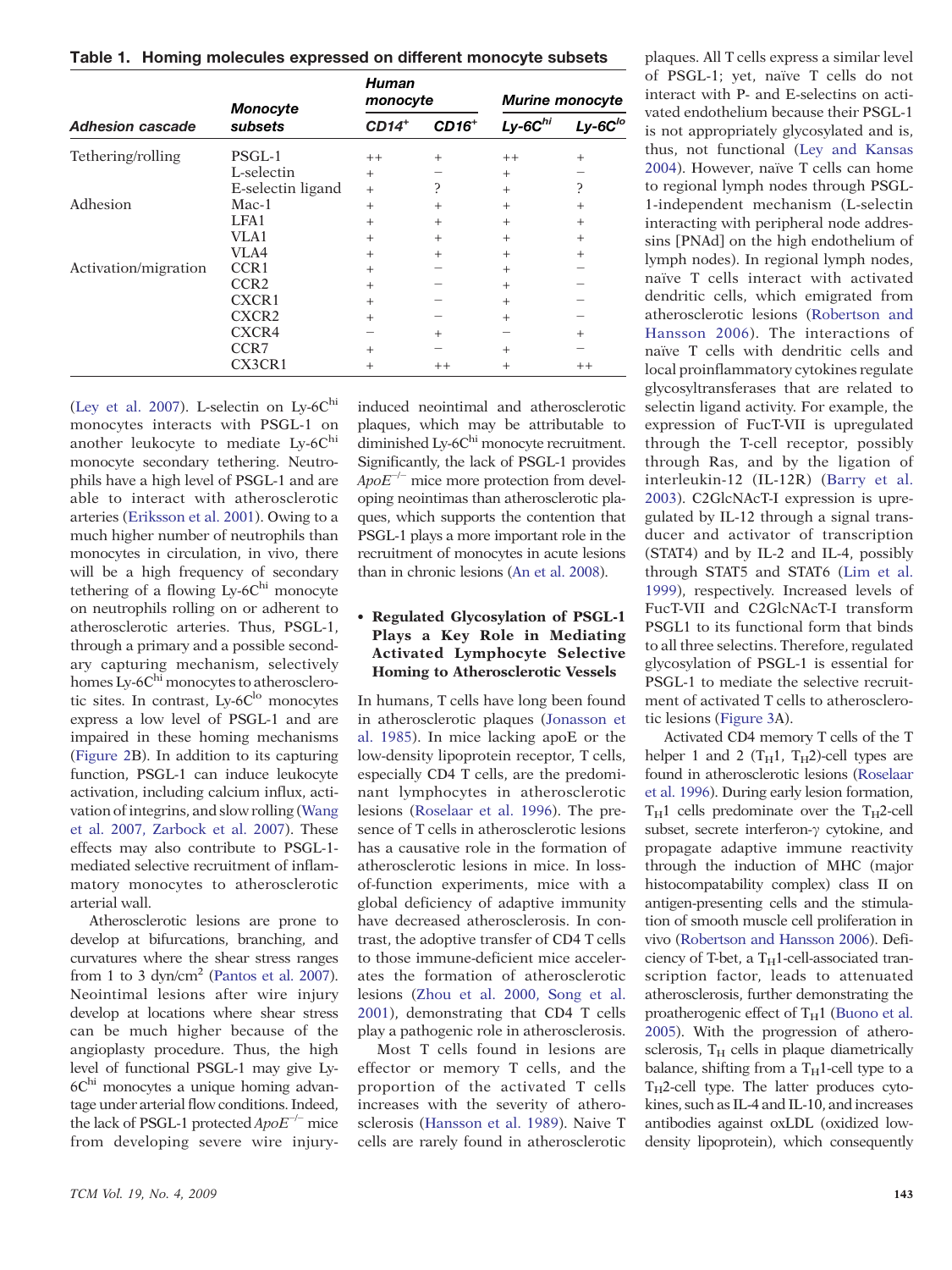<span id="page-4-0"></span>suppresses atherosclerosis [\(Robertson and](#page-5-0) [Hansson 2006\).](#page-5-0) Fully glycosylated PSGL-1 on  $T_H1$  or  $T_H2$  cells interacts with the Pand E-selectins on atherosclerotic endothelium or on platelets or platelet microparticles adhering to the endothelium and mediates the selective recruitment of these cells to atherosclerotic lesions [\(Ley](#page-5-0) [and Kansas 2004\)](#page-5-0). In addition, neutrophils, monocytes, and their particles adhering to atherosclerotic endothelium present their PSGL-1 to T cells. Thus, PSGL-1 can interact with L-selectin on T cells to mediate T cell homing to atherosclerotic arteries [\(Ley and Kansas 2004](#page-5-0)) [\(Figure 3\)](#page-2-0).  $ApoE^{-/-}$  mice lacking C2GlcNAcT-I have a defect in PSGL-1 function. As a result, the number of T cells infiltrated in atherosclerotic lesions is dramatically decreased ([Wang et al. 2008\)](#page-5-0).

# PSGL-1 in Homing of Other Leukocytes to Atherosclerotic Arteries

Neutrophils and mast cells have been found in atherosclerotic lesions, and these cells contribute to the formation of atherosclerotic lesions [\(Weber et al.](#page-5-0) [2008\)](#page-5-0). In atherosclerotic mice, immunostaining with antibodies specific to neutrophils has shown the presence of neutrophils in the luminal-plaque regions and also in the adventitia. Longterm disruption of the interactions between CXCR4 and its ligand CXCL12 (SDF1α) results in the homeostatic expansion of neutrophils in the circulation. This leads to an increase of neutrophil infiltration in atherosclerotic lesions and the aggravation of atherosclerosis. A neutrophil-neutralizing antibody reduced the circulating neutrophil number and consequently suppressed the exacerbation of atherosclerosis induced by CXCR4 deficiency [\(Zernecke](#page-5-0) [et al. 2008a, 2008b\)](#page-5-0). Thus, a role for neutrophils in the formation of atherosclerotic lesions is indicated. In ApoE<sup>-/-</sup> mice that are treated with cytokine tumor necrosis factor α or IL-β, neutrophils interact with the endothelium of large arteries or atherosclerotic arteries under intravital microscopy. The major types of interactions are capture and rolling, which are dependent on P- and E-selectins. Because PSGL-1 is the major ligand for the P- and E-selectins, PSGL-1 is presumed to be critically involved in

neutrophil interactions with atherosclerotic arteries.

Mast cells in atherosclerotic lesions release tumor necrosis factor α and IL-6 and consequently contribute to the formation of atherosclerotic lesion and elastase-induced aortic aneurysms. In mast-cell-deficient mice, atherosclerosis is significantly suppressed [\(Sun et al.](#page-5-0) [2007\).](#page-5-0) The molecular mechanism for mast cell homing to atherosclerotic arteries in vivo remains to be investigated. However, under in vitro flow conditions, cultured mast cells interact with the selectin-coated surfaces or activated endothelial monolayers through a PSGL-1-dependent mechanism [\(Steeg](#page-5-0)[maier et al. 1997\)](#page-5-0), indicating that mast cells may also use PSGL-1 to home to atherosclerotic arteries.

#### P-selectin glycoprotein ligand-1 as a Therapeutic Target for Atherosclerosis and Arterial Injury

It has been demonstrated that a single injection of anti-PSGL-1-blocking antibody is able to dramatically inhibit the growth of arterial neointima after wireinduced arterial injury in  $ApoE^{-/-}$  mice [\(Phillips et al. 2003\).](#page-5-0) An even greater protection from arterial neointima formation after arterial injury is seen in ApoE/PSGL-1 double-deficient mice in our recent experiment (An et al. 2008). In addition, inhibiting the glycosylation of PSGL-1 by deleting FucT or C2GlcNAcT-I also ameliorates atherosclerosis and arterial neointima formation after arterial injury. FucT-IV deficiency results in a modest decrease in monocyte P-selectin ligand activity and is associated with a subtle decrement in atherosclerosis. FucT-VII deficiency substantially decreases the interactions of monocytes with selectin-coated surfaces under flow conditions and the size of atherosclerotic lesions in  $ApoE^{-/-}$  mice [\(Homeister et al.](#page-5-0) [2004\)](#page-5-0). C2GlcNAcT-I deficiency almost completely abrogates leukocyte binding to P- and E-selectin and decreases Ly-6Chi monocyte interactions with atherosclerotic arteries under physiologic flow conditions. In ApoE−/<sup>−</sup> mice, the lack of C2GlcNAcT-I results in fewer and smaller atherosclerotic lesions in mouse aortas and a smaller arterial neointima after arterial injury compared with lesions and arterial neointima in control mice [\(Wang](#page-5-0) [et al. 2008, 2009\)](#page-5-0). P-selectin glycoprotein ligand-1 is also highly expressed on human CD14<sup>+</sup>CD16<sup>-</sup> monocytes (An et al. 2008). The glycosylation pathways are identical in humans and mice. In addition to its capturing and signaling functions, PSGL-1 also mediates chemokine presentation and further affect leukocyte recruitment ([Veerman et al. 2007\)](#page-5-0). Thus, PSGL-1 blockade and/or therapeutic interventions of glycosylation pathways represent potential therapeutic approaches for the treatment of atherosclerosis or restenosis after angioplasty.

# • Conclusion

Leukocyte recruitment to the arterial vessel wall initiates and mediates the progression of atherosclerosis. Recent studies have identified the involvement of different leukocyte subsets in the pathology of this disease. The selectin ligand PSGL-1 initiates leukocyte– endothelial interactions for all leukocytes. In vivo studies reveal that PSGL-1 plays a crucial role in the recruitment of proatherogenic leukocyte subsets to the arterial wall in mice, which is prerequisite in the formation and progression of atherosclerotic lesions. Thus, the inhibition of PSGL-1 function is a potential therapeutic approach to the treatment of atherosclerosis and arterial restenosis.

#### References

- An G, Wang H, Tang R, et al: 2008. P-selectin glycoprotein ligand-1 is highly expressed on Ly-6Chi monocytes and a major determinant for Ly-6Chi monocyte recruitment to sites of atherosclerosis in mice. Circulation 117:3227–3237.
- Barry SM, Zisoulis DG, Neal JW, et al: 2003. Induction of FucT-VII by the Ras/MAP kinase cascade in Jurkat T cells. Blood 102:1771–1778.
- Buono C, Binder CJ, Stavrakis G, et al: 2005. T-bet deficiency reduces atherosclerosis and alters plaque antigen-specific immune responses. Proc Natl Acad Sci U S A 102: 1596–1601.
- Eriksson EE, Xie X, Werr J, et al: 2001. Direct viewing of atherosclerosis in vivo: plaque invasion by leukocytes is initiated by the endothelial selectins. FASEB J 15: 1149–1157.
- Geissmann F, Jung S & Littman DR: 2003. Blood monocytes consist of two principal subsets with distinct migratory properties. Immunity 19:71–82.
- Hansson GK, Holm J & Jonasson L: 1989. Detection of activated T lymphocytes in the